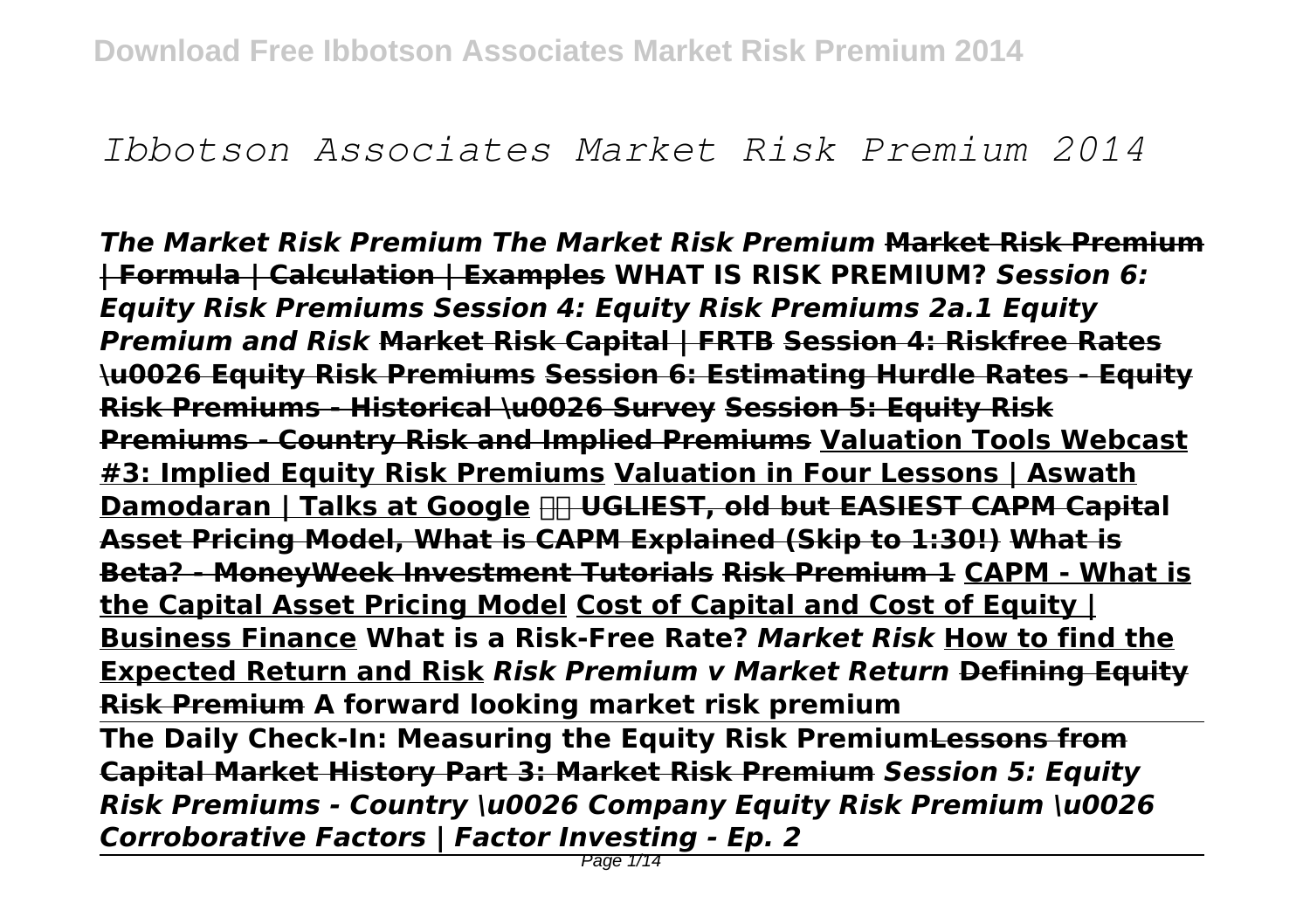**The disappearing equity risk premium | The Economist Estimating Cost Of Equity For WACC - DCF Model Insights Ibbotson Associates Market Risk Premium**

**• Ibbotson developed an industry premium methodology that appraisers can now reference and cite in their appraisal reports. • An IRP of zero implies that the industry has the same risk as the market. • An IRP greater than zero implies that the industry is more risky than the market.**

**Ibbotson Industry Risk Premium Data: If you Use it, Use it ... – Morningstar/Ibbotson Associates – US Markets (2015) ... Real Equity Risk Premium can then be estimated by subtracting short-term commercial paper yields from RD and RY, which leaves RXD and RXY, respectively Main Result: Using data from the period 1951 to 2000 for the US market (i.e., S&P 500), they find that: -RXD = 2.55% -RXY = 4.32% Notice that both of these fundamental risk premium ...**

**The Equity Risk Premium**

**A good starting point for understanding the historical returns for different asset classes is with Morningstar and Ibbotson Associates data. They have compiled US financial market returns since...**

**Historical Market Returns - Forbes**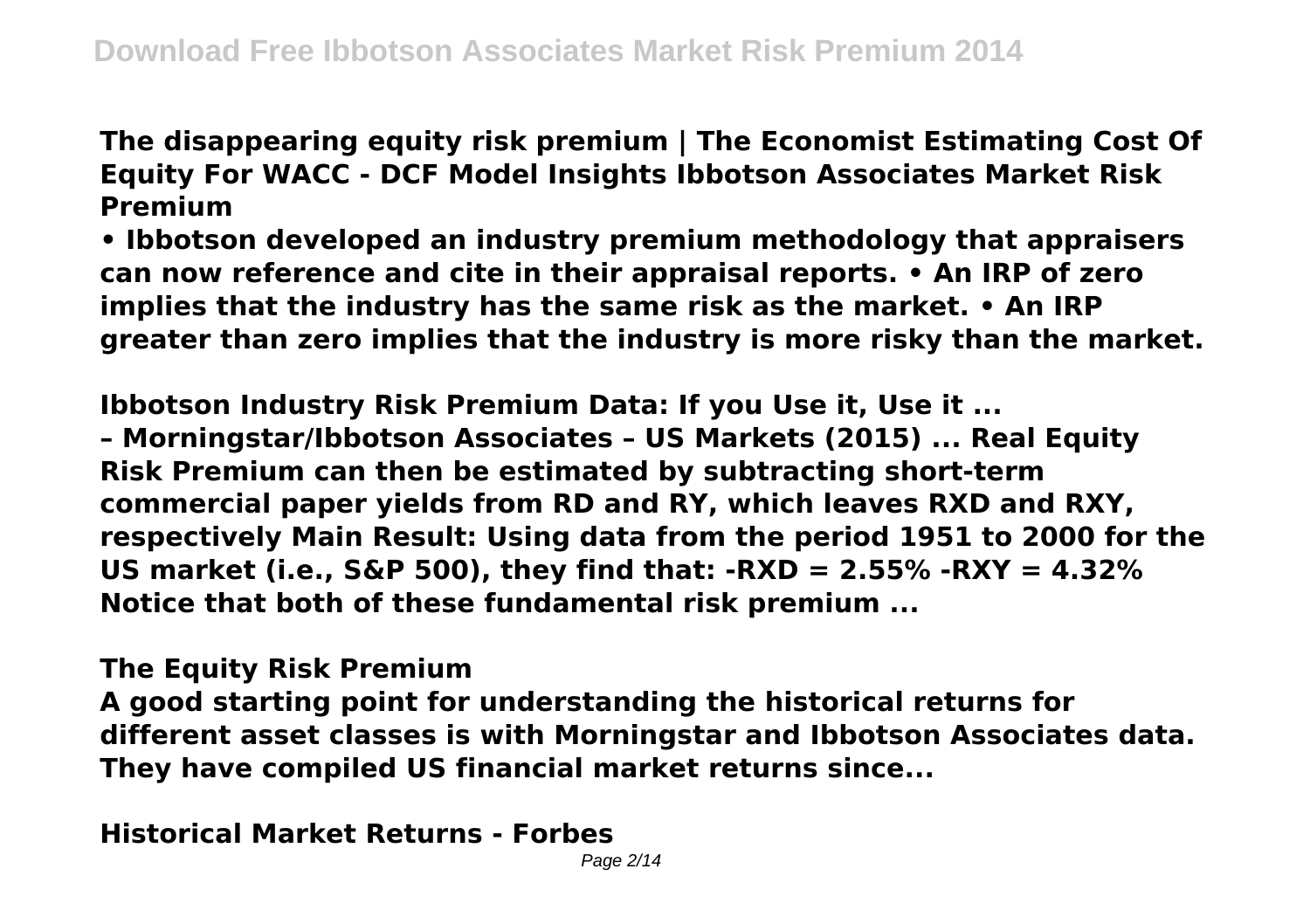**Ibbotson and Harrington demonstrate why using a non-beta-adjusted size premium within the context of the capital asset pricing model (CAPM) to estimate cost of equity capital will likely "double count" beta risk, and therefore overstate risk and understate value.**

**Using a Non-Beta-Adjusted Size Premium in the Context of ... The way is by getting ibbotson associates market risk premium 2014 as one of the reading material. You can be thus relieved to admittance it because it will have enough money more chances and relief for cutting edge life. This is not forlorn nearly the perfections that we will offer. This is afterward practically what things that you can matter later than to make enlarged concept. taking into ...**

**Ibbotson Associates Market Risk Premium 2014 Market Results Through 2013 Preview Version Guide to Cost of Capital (Preview Version) Disclaimer/Publication and Purchasing . Information . The information and data presented in the 2014 Valuation Handbook – Guide to Cost of Capital and the online Risk Premium Calculator has been obtained with the greatest of care from sources believed to be reliable, but is not guaranteed to be complete ...**

**Valuation Handbook - USP**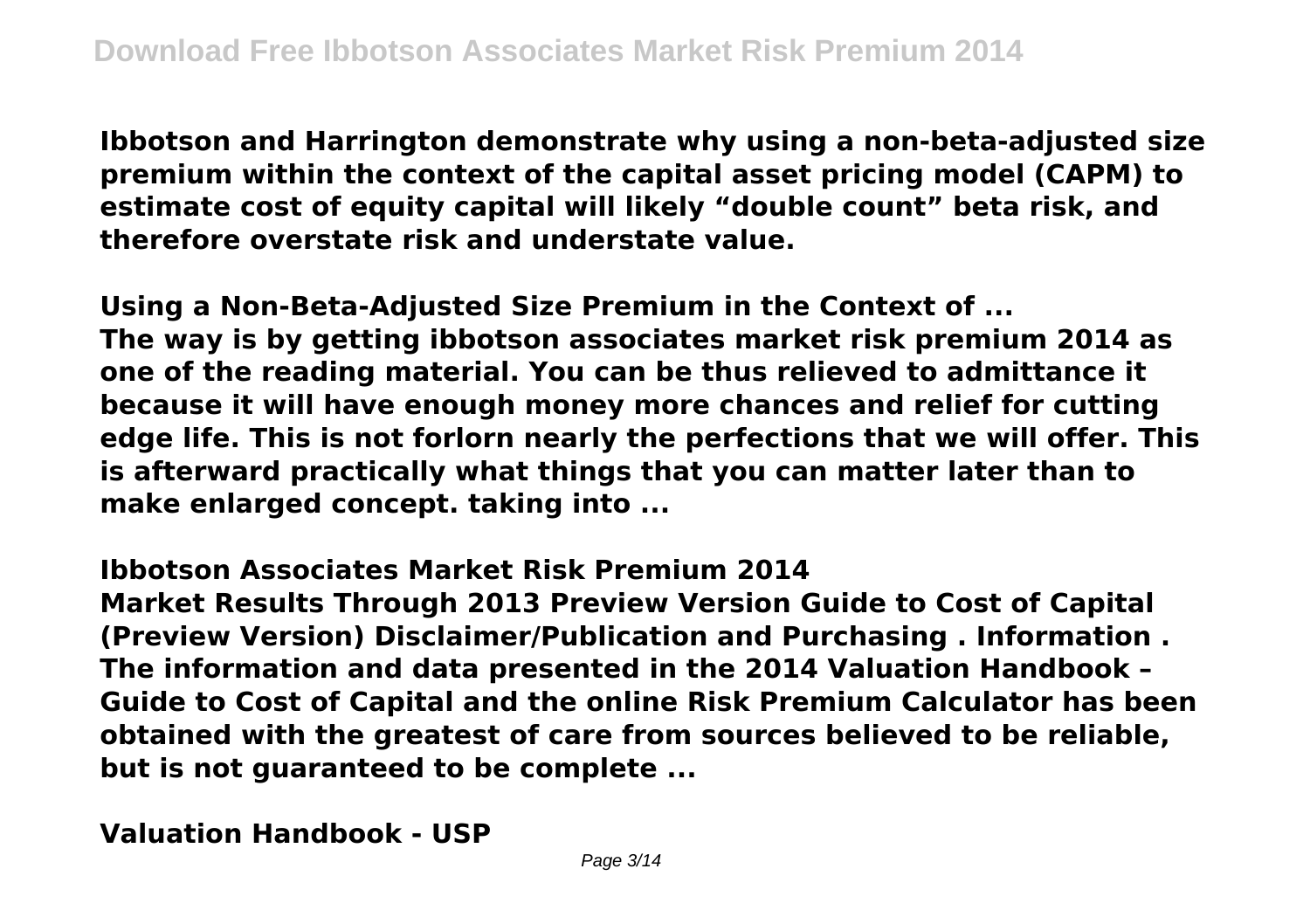**Ibbotson and Sinquefield not only measured the average return on each asset class, and on the risk premiums – they also documented all of the monthly and annual returns. Doing so made it possible to measure the variability of returns, that is, the amount of risk for which investors were being rewarded, not just the size of the reward.**

**History of Ibbotson Associates - Business History - The ... Ibbotson Associates (Ibbotson), now Morningstar, extends Banz's findings and publishes a "Size Premium in Excess of CAPM," which Ibbotson claims could be used to construct a forward-looking cost of equity estimate for use in discounting future cash flows. I**

**Why We Shouldn't Add a Size Premium to the CAPM Cost of ... Based on current market conditions, Duff & Phelps is increasing its U.S. ERP recommendation from 5.0% to 6.0% when developing discount rates beginning on March 25, 2020 and thereafter, until further guidance is issued. To be clear, this means that for critical quarter-end valuations dated March 31, 2020, the recommended ERP is 6.0%. However, several economic and financial risk factors that we ...**

**U.S. Equity Risk Premium Increased from 5.0% to 6.0% ... Applying equation (3) using g=0% results in implied cost of capital of**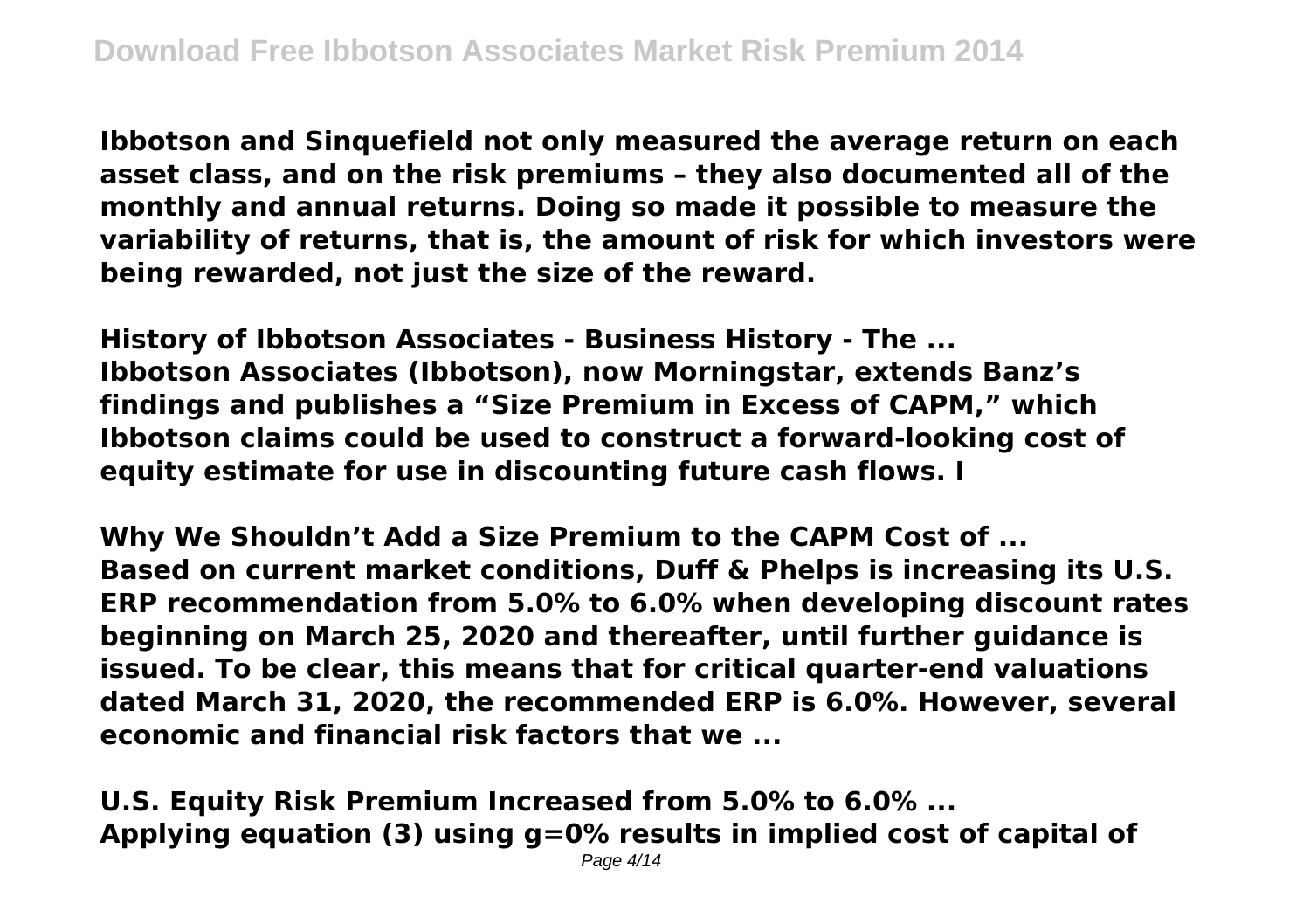**9.14%. The 10-year German government bond yield was 1.28% as of endof-March 2013, resulting in an implied equity risk premium of 7.86%. Investors who are more skeptical might also want to apply the most pessimistic dividend and earnings forecast across all analysts.**

## **JP - Market Risk Premia**

**Risk premium; Risk-free interest rate; Short-term Debt; Calculator. Advanced calculator; Articles; Small Cap Premium for DCF valuation . There are several studies on the small cap premium, and it is not always clear on what premium to use. Normally you can include a certain premium based on your intuition, but you need ammo to back up the assumption. Below are some "ammunition" for that. I ...**

**Small Cap Premium for DCF valuation | Business-valuation.net risk premium from 1926, the earliest time period covered by the Ibbotson Associates, to present provides the best forecast of the future equity risk premium. Morningstar (2013) argues that over the period from 1926 to 2011, the annual arithmetic equity risk premium exhibits virtually zero**

**Stationarity of Ibbotson Associates Equity Risk Premiums For instance, the risk premium estimated in the US markets by different investment banks, consultants and corporations range from 4% at the**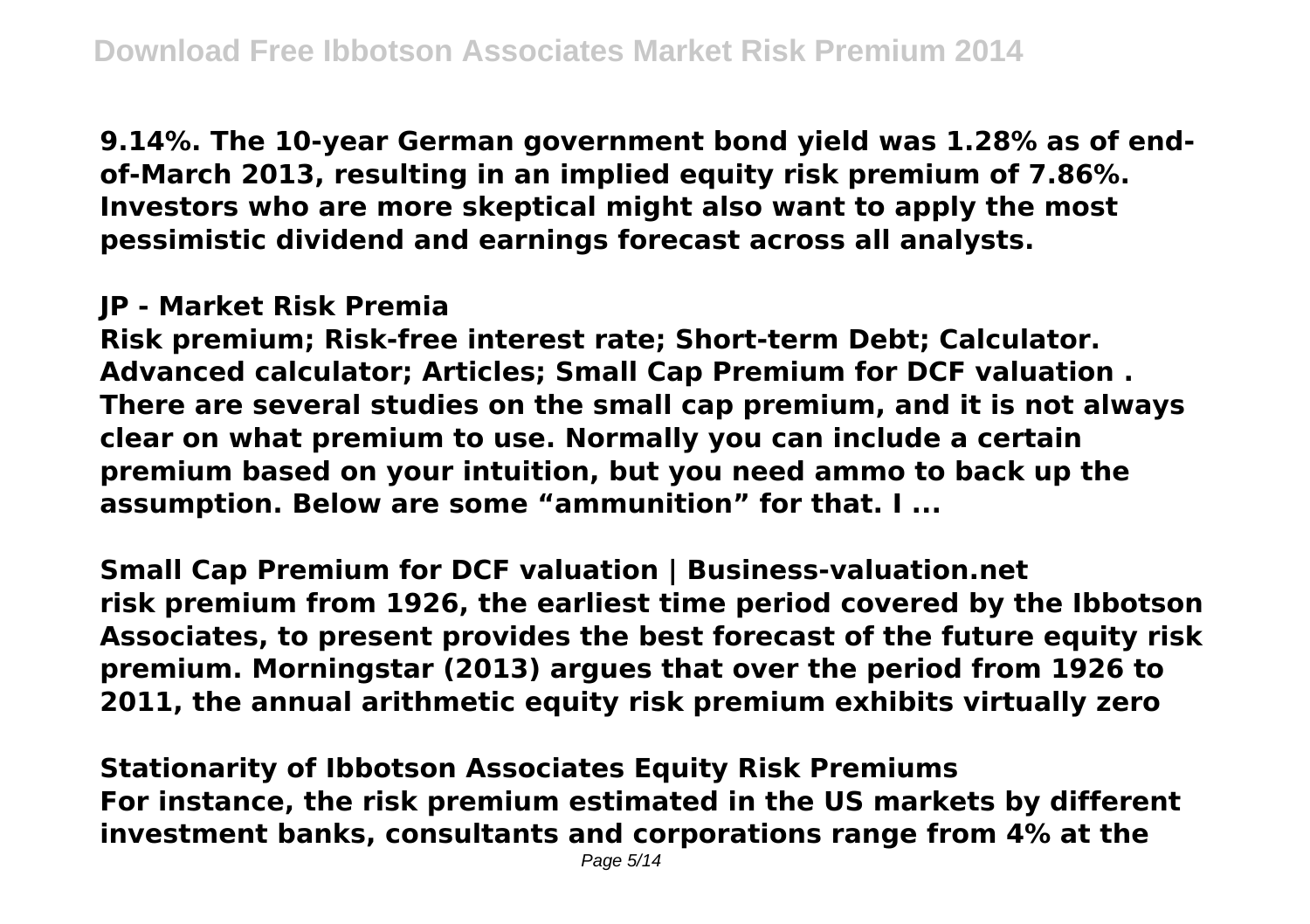**lower end to 12% at the upper end. Given that we almost all use the same database of historical returns, provided by Ibbotson Associates, summarizing data from 1926, these differences may seem surprising.**

## **Ch3 - NYU**

**The long-term equity risk premium (relative to the long-term government bond yield) is estimated to be about 6% arithmetically, and 4% geometrically. Our estimate is in line with both the historical supply measures of the public**

**Stock Market Returns in the Long Run: Participating in the ... 3. Published in the Valuation Handbook – U.S. Guide to Cost of Capital from 2014 to 2017, and the Ibbotson Associates/Morningstar SBBI® Valuation Yearbook and Duff & Phelps Risk Premium Report from 1999 to 2013. The 1999–2013 Ibbotson Associates/Morningstar size premia, industry risk premia, and other valuation data that are**

# **Valuation Insights - Duff & Phelps**

**Read Online Ibbotson Associates Market Risk Premium 2014 fluctuations in global economic and financial market conditions that warrant a periodic reassessment of the Equity Risk Premium (ERP) and accompanying risk-free rate, key inputs used to calculate the cost of**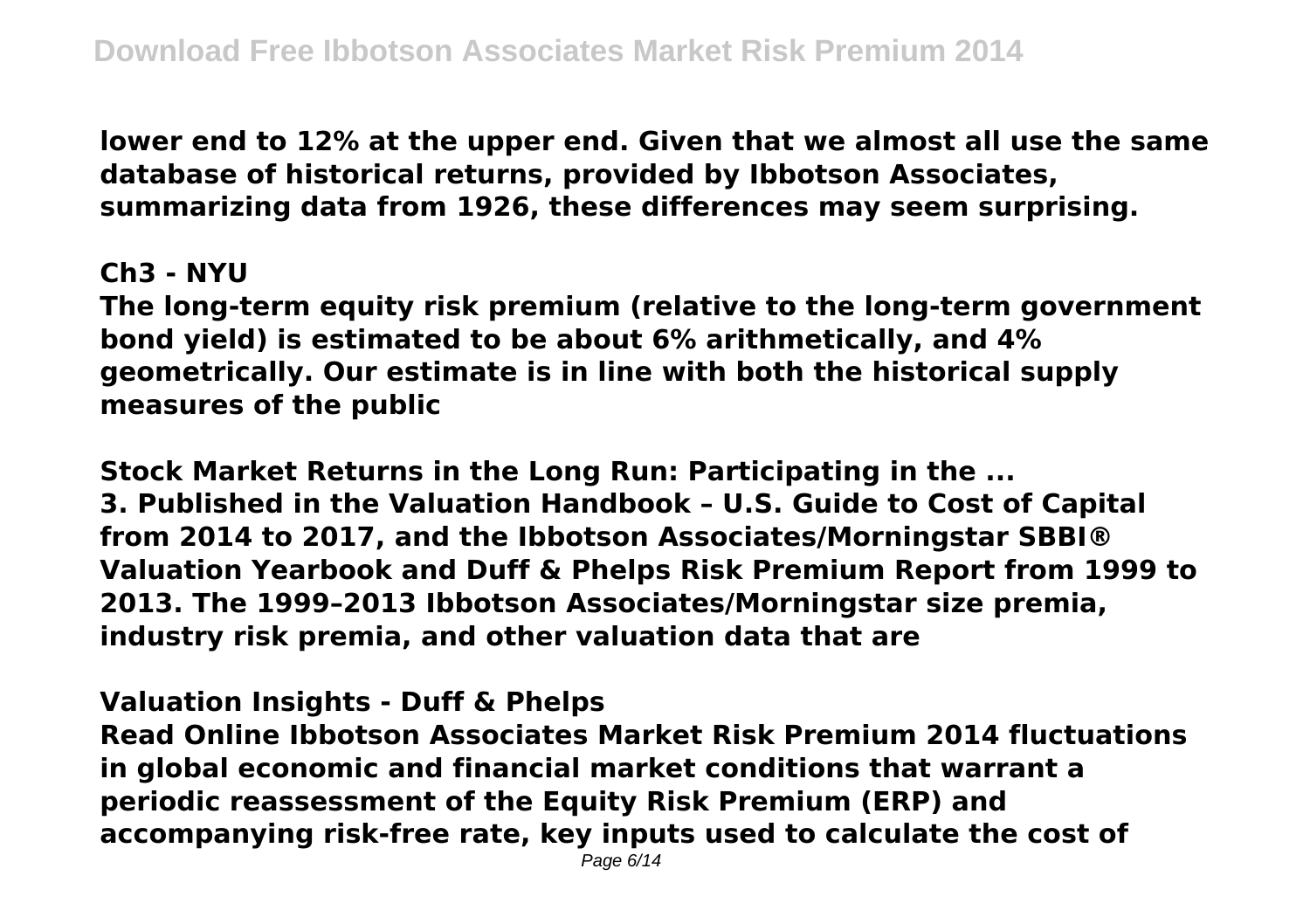**equity capital in the context of the Capital Asset Pricing Model (CAPM) and other models used to develop discount rates. U.S ...**

**Ibbotson Associates Market Risk Premium 2014 Based on the risk premium data from Ibbotson Associates previously discussed, the cost of equity or the discount rate with no specific company risk premium is 21%, which results in a capitalization multiple of 4.8. Based on this, the company is valued at roughly \$476,000.**

**The Specific Company Risk Premium A New Approach The Equity Risk Premium: Essays and Explorations, W. N. Goetzmann and R. G. Ibbotson Oxford University Press, USA 2006 ISBN 0195148142 Historical US Treasury Yield Curves 1926-1992, T. S. Coleman, L. Fisher and R. G. Ibbotson Ibbotson Associates, Chicago 1994 ISBN 9781882864027. Awards and nominations**

**Roger G. Ibbotson - Wikipedia**

**The historically realised equity risk premium as a guide to future expectations in an emerging market: The case of South Africa April 2008 Journal of Economic and Financial Sciences 2(1):89-104**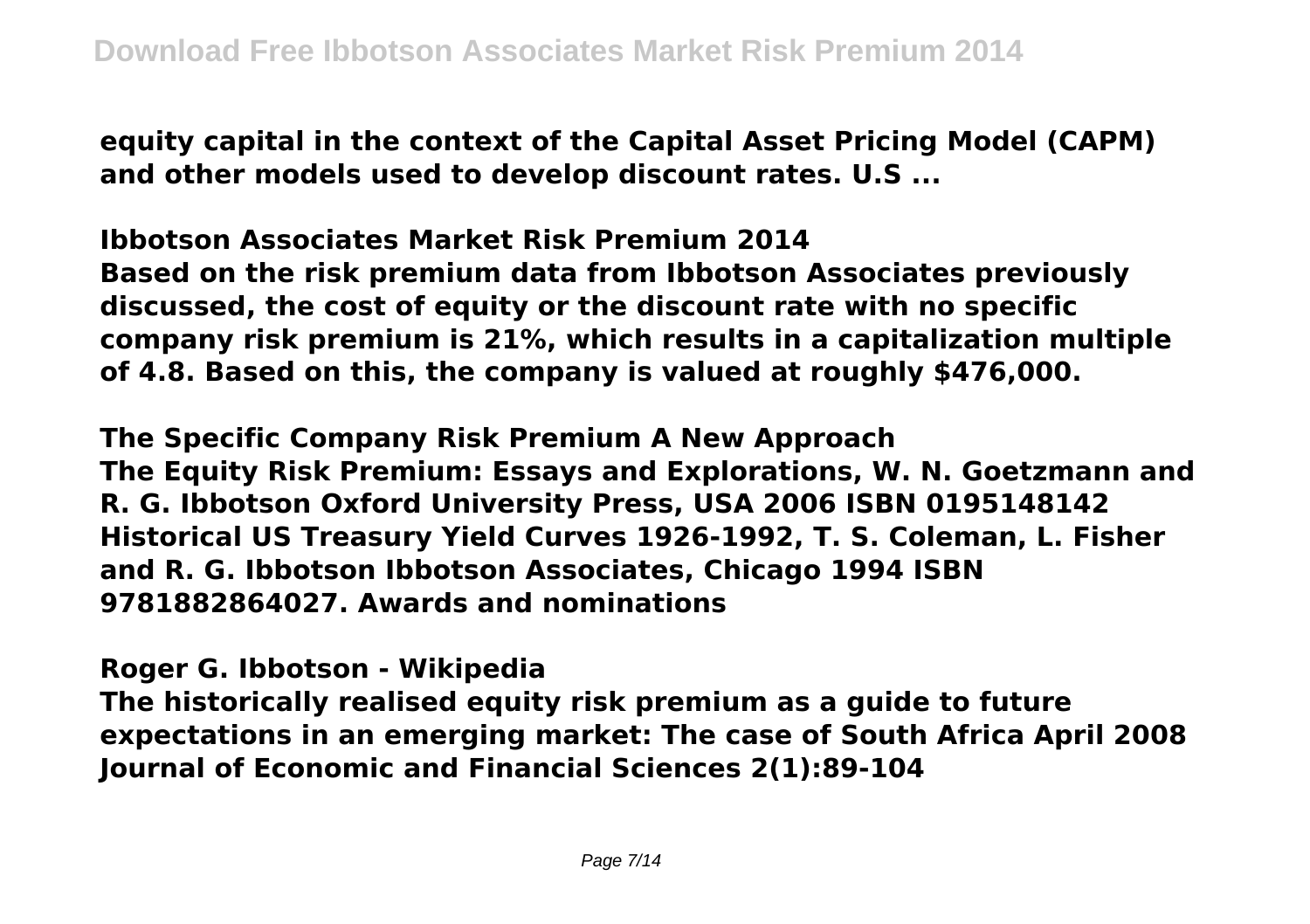*The Market Risk Premium The Market Risk Premium* **Market Risk Premium | Formula | Calculation | Examples WHAT IS RISK PREMIUM?** *Session 6: Equity Risk Premiums Session 4: Equity Risk Premiums 2a.1 Equity Premium and Risk* **Market Risk Capital | FRTB Session 4: Riskfree Rates \u0026 Equity Risk Premiums Session 6: Estimating Hurdle Rates - Equity Risk Premiums - Historical \u0026 Survey Session 5: Equity Risk Premiums - Country Risk and Implied Premiums Valuation Tools Webcast #3: Implied Equity Risk Premiums Valuation in Four Lessons | Aswath Damodaran | Talks at Google UGLIEST, old but EASIEST CAPM Capital Asset Pricing Model, What is CAPM Explained (Skip to 1:30!) What is Beta? - MoneyWeek Investment Tutorials Risk Premium 1 CAPM - What is the Capital Asset Pricing Model Cost of Capital and Cost of Equity | Business Finance What is a Risk-Free Rate?** *Market Risk* **How to find the Expected Return and Risk** *Risk Premium v Market Return* **Defining Equity Risk Premium A forward looking market risk premium The Daily Check-In: Measuring the Equity Risk PremiumLessons from Capital Market History Part 3: Market Risk Premium** *Session 5: Equity*

*Risk Premiums - Country \u0026 Company Equity Risk Premium \u0026 Corroborative Factors | Factor Investing - Ep. 2*

**The disappearing equity risk premium | The Economist Estimating Cost Of Equity For WACC - DCF Model Insights Ibbotson Associates Market Risk Premium**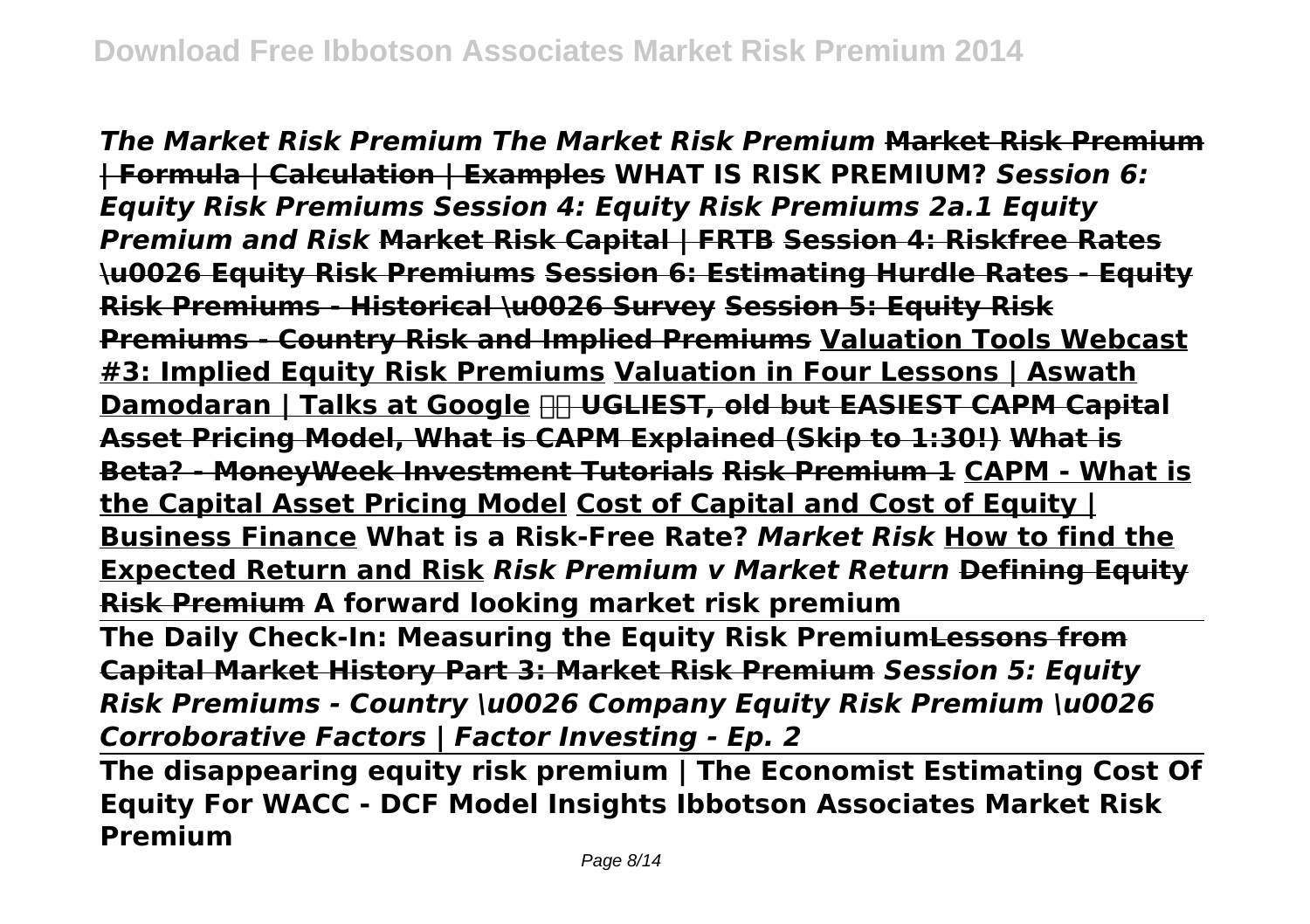**• Ibbotson developed an industry premium methodology that appraisers can now reference and cite in their appraisal reports. • An IRP of zero implies that the industry has the same risk as the market. • An IRP greater than zero implies that the industry is more risky than the market.**

**Ibbotson Industry Risk Premium Data: If you Use it, Use it ...**

**– Morningstar/Ibbotson Associates – US Markets (2015) ... Real Equity Risk Premium can then be estimated by subtracting short-term commercial paper yields from RD and RY, which leaves RXD and RXY, respectively Main Result: Using data from the period 1951 to 2000 for the US market (i.e., S&P 500), they find that: -RXD = 2.55% -RXY = 4.32% Notice that both of these fundamental risk premium ...**

#### **The Equity Risk Premium**

**A good starting point for understanding the historical returns for different asset classes is with Morningstar and Ibbotson Associates data. They have compiled US financial market returns since...**

## **Historical Market Returns - Forbes**

**Ibbotson and Harrington demonstrate why using a non-beta-adjusted size premium within the context of the capital asset pricing model (CAPM) to estimate cost of equity capital will likely "double count" beta risk, and**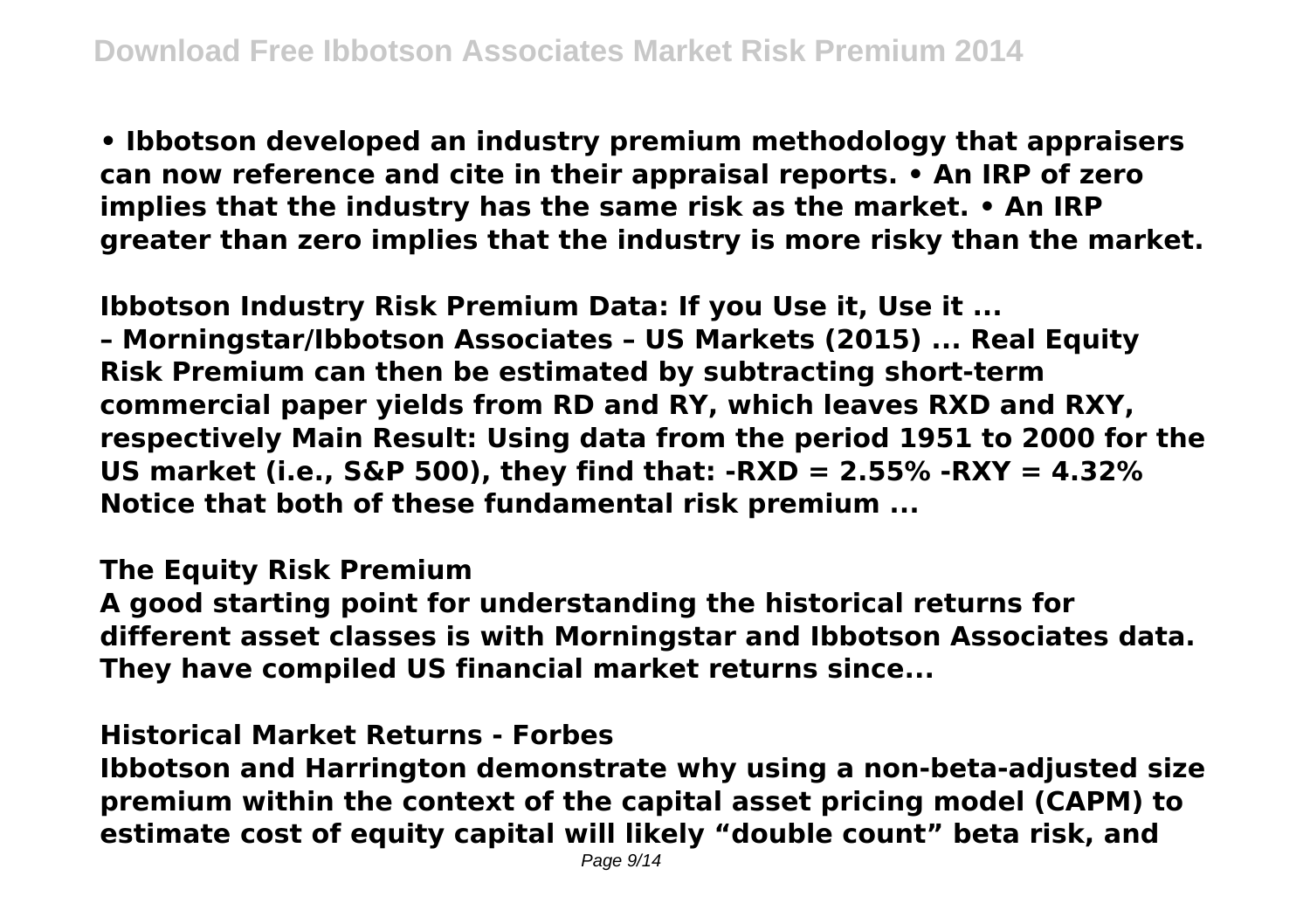**therefore overstate risk and understate value.**

**Using a Non-Beta-Adjusted Size Premium in the Context of ... The way is by getting ibbotson associates market risk premium 2014 as one of the reading material. You can be thus relieved to admittance it because it will have enough money more chances and relief for cutting edge life. This is not forlorn nearly the perfections that we will offer. This is afterward practically what things that you can matter later than to make enlarged concept. taking into ...**

**Ibbotson Associates Market Risk Premium 2014 Market Results Through 2013 Preview Version Guide to Cost of Capital (Preview Version) Disclaimer/Publication and Purchasing . Information . The information and data presented in the 2014 Valuation Handbook – Guide to Cost of Capital and the online Risk Premium Calculator has been obtained with the greatest of care from sources believed to be reliable, but is not guaranteed to be complete ...**

**Valuation Handbook - USP**

**Ibbotson and Sinquefield not only measured the average return on each asset class, and on the risk premiums – they also documented all of the monthly and annual returns. Doing so made it possible to measure the**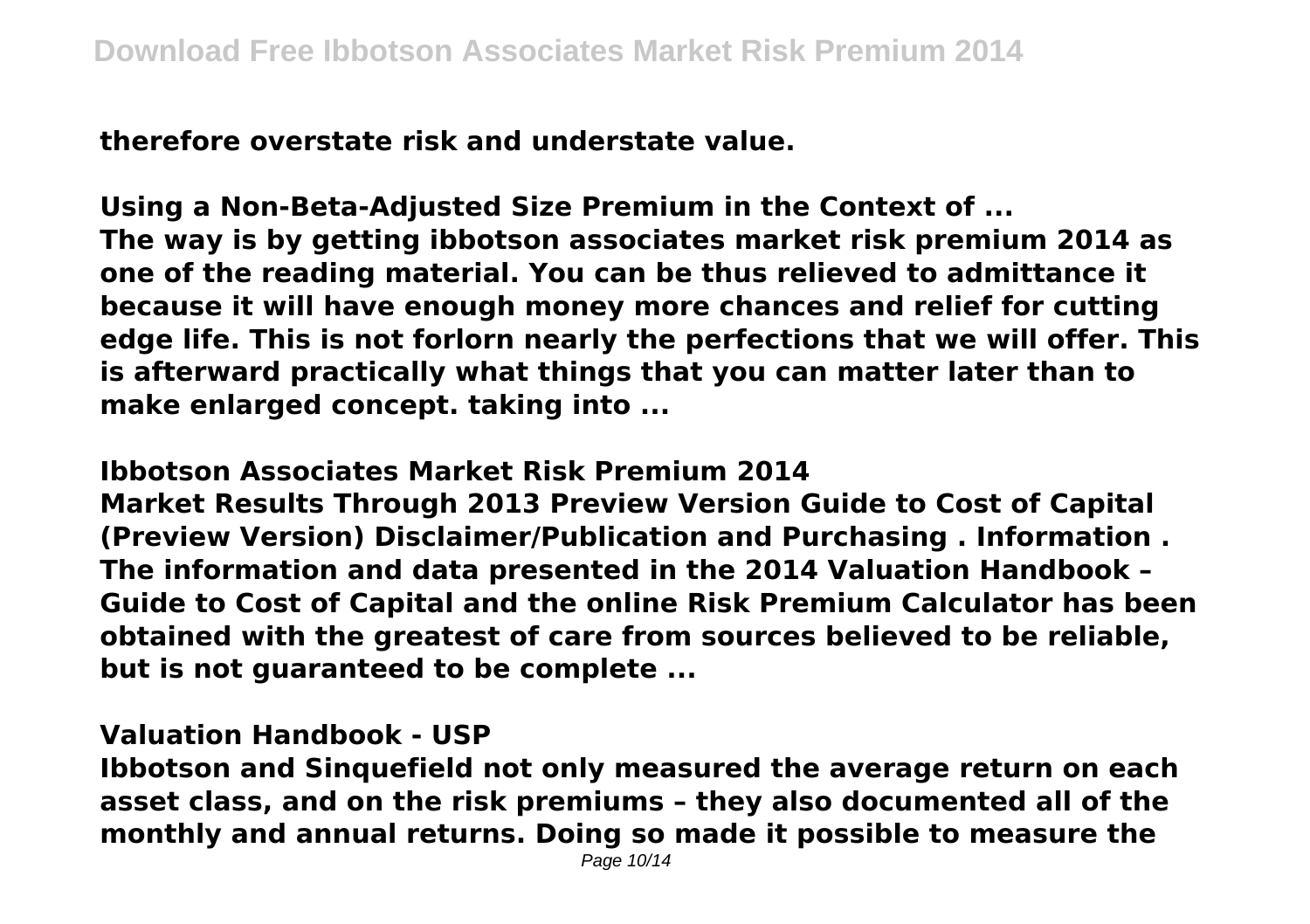**variability of returns, that is, the amount of risk for which investors were being rewarded, not just the size of the reward.**

**History of Ibbotson Associates - Business History - The ... Ibbotson Associates (Ibbotson), now Morningstar, extends Banz's findings and publishes a "Size Premium in Excess of CAPM," which Ibbotson claims could be used to construct a forward-looking cost of equity estimate for use in discounting future cash flows. I**

**Why We Shouldn't Add a Size Premium to the CAPM Cost of ... Based on current market conditions, Duff & Phelps is increasing its U.S. ERP recommendation from 5.0% to 6.0% when developing discount rates beginning on March 25, 2020 and thereafter, until further guidance is issued. To be clear, this means that for critical quarter-end valuations dated March 31, 2020, the recommended ERP is 6.0%. However, several economic and financial risk factors that we ...**

**U.S. Equity Risk Premium Increased from 5.0% to 6.0% ... Applying equation (3) using g=0% results in implied cost of capital of 9.14%. The 10-year German government bond yield was 1.28% as of endof-March 2013, resulting in an implied equity risk premium of 7.86%. Investors who are more skeptical might also want to apply the most**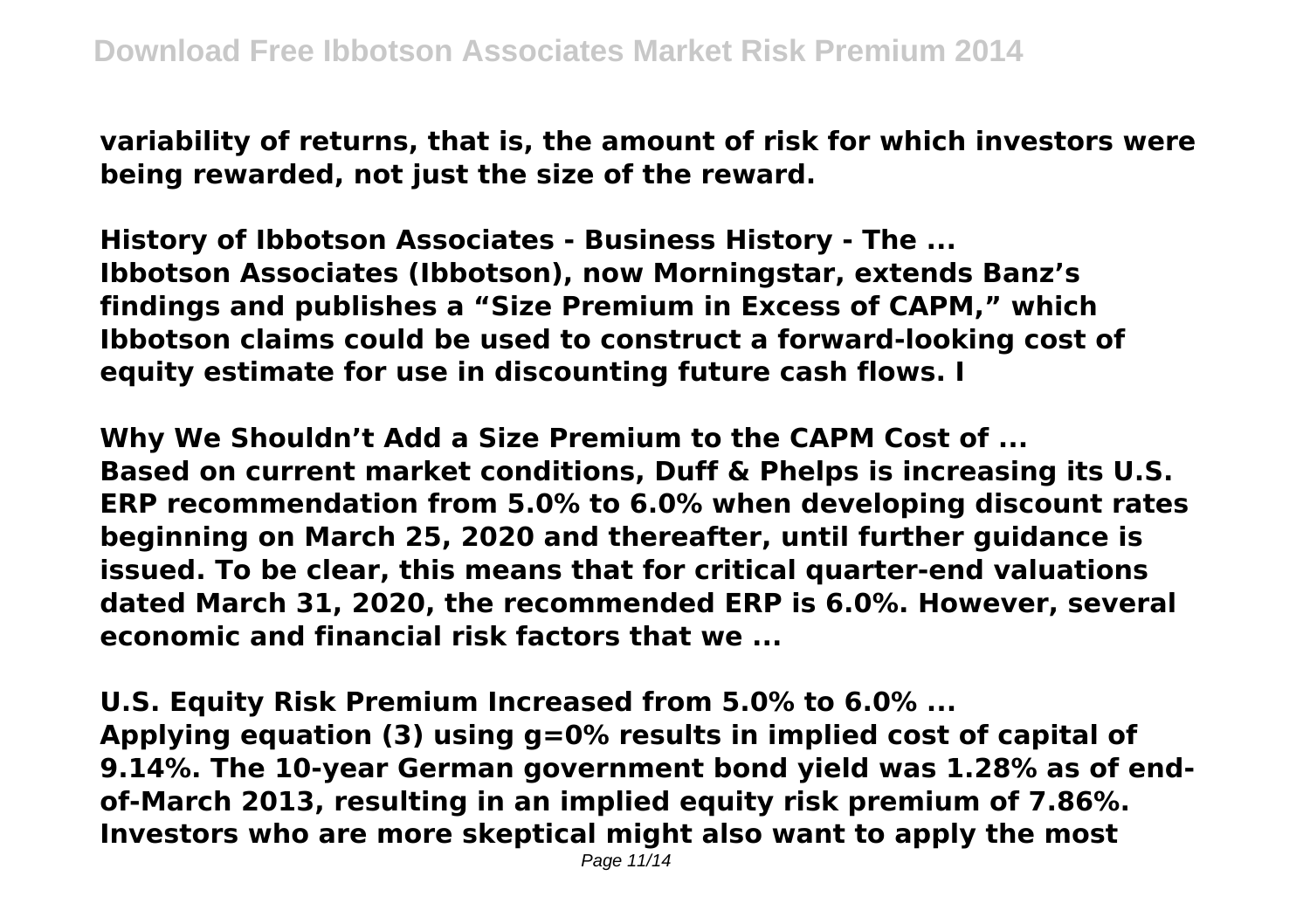**pessimistic dividend and earnings forecast across all analysts.**

## **JP - Market Risk Premia**

**Risk premium; Risk-free interest rate; Short-term Debt; Calculator. Advanced calculator; Articles; Small Cap Premium for DCF valuation . There are several studies on the small cap premium, and it is not always clear on what premium to use. Normally you can include a certain premium based on your intuition, but you need ammo to back up the assumption. Below are some "ammunition" for that. I ...**

**Small Cap Premium for DCF valuation | Business-valuation.net risk premium from 1926, the earliest time period covered by the Ibbotson Associates, to present provides the best forecast of the future equity risk premium. Morningstar (2013) argues that over the period from 1926 to 2011, the annual arithmetic equity risk premium exhibits virtually zero**

**Stationarity of Ibbotson Associates Equity Risk Premiums For instance, the risk premium estimated in the US markets by different investment banks, consultants and corporations range from 4% at the lower end to 12% at the upper end. Given that we almost all use the same database of historical returns, provided by Ibbotson Associates, summarizing data from 1926, these differences may seem surprising.**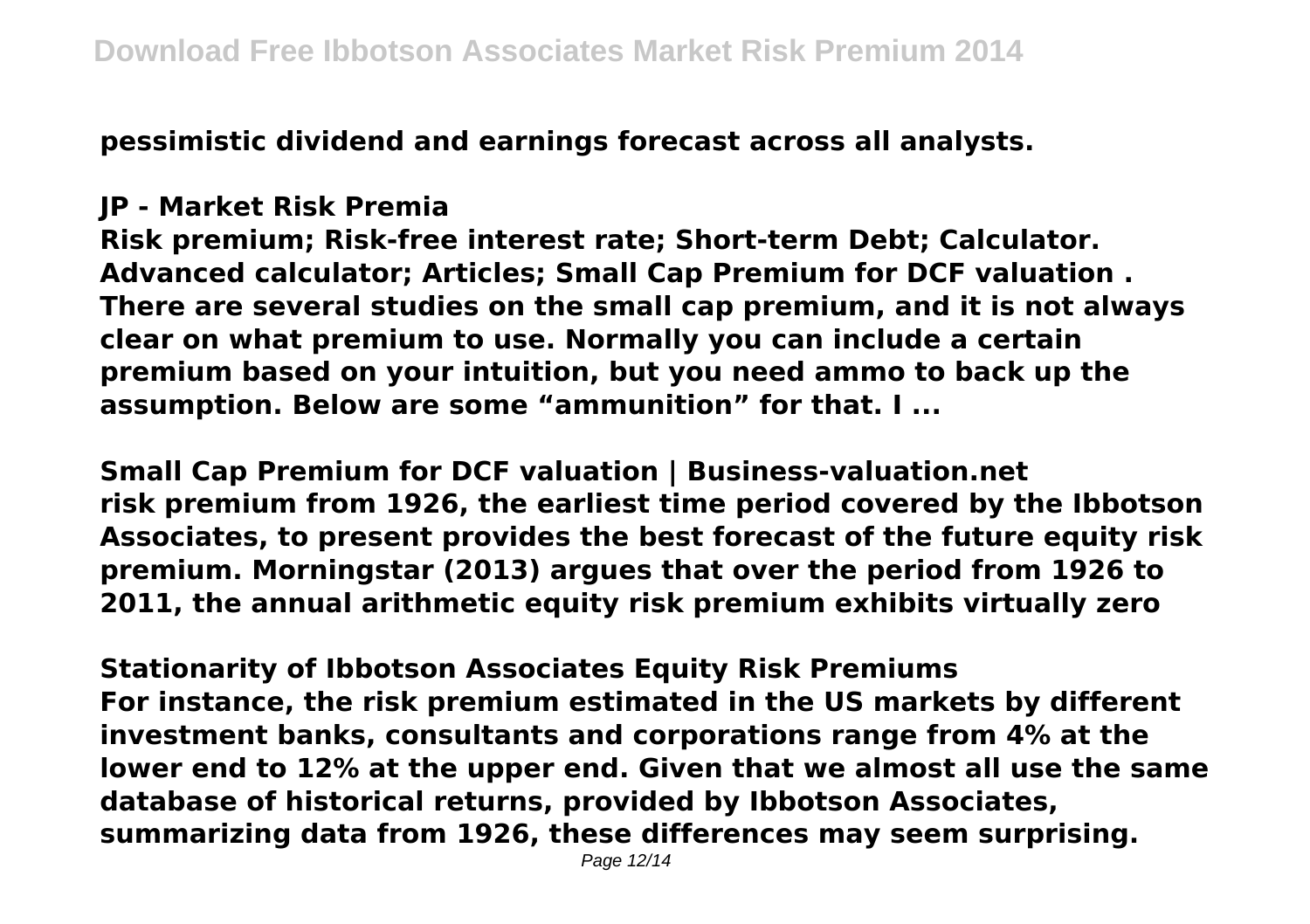# **Ch3 - NYU**

**The long-term equity risk premium (relative to the long-term government bond yield) is estimated to be about 6% arithmetically, and 4% geometrically. Our estimate is in line with both the historical supply measures of the public**

**Stock Market Returns in the Long Run: Participating in the ... 3. Published in the Valuation Handbook – U.S. Guide to Cost of Capital from 2014 to 2017, and the Ibbotson Associates/Morningstar SBBI® Valuation Yearbook and Duff & Phelps Risk Premium Report from 1999 to 2013. The 1999–2013 Ibbotson Associates/Morningstar size premia, industry risk premia, and other valuation data that are**

# **Valuation Insights - Duff & Phelps**

**Read Online Ibbotson Associates Market Risk Premium 2014 fluctuations in global economic and financial market conditions that warrant a periodic reassessment of the Equity Risk Premium (ERP) and accompanying risk-free rate, key inputs used to calculate the cost of equity capital in the context of the Capital Asset Pricing Model (CAPM) and other models used to develop discount rates. U.S ...**